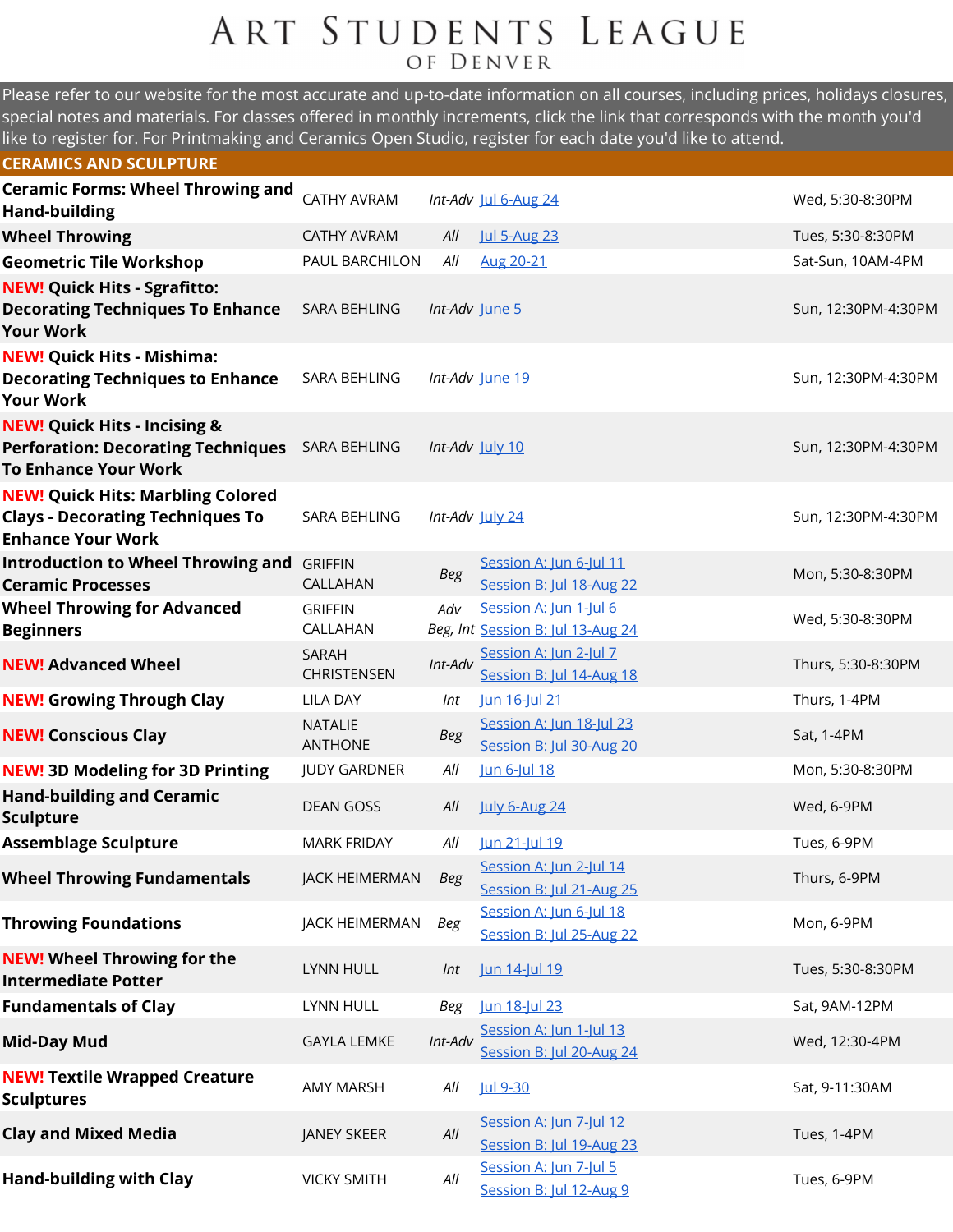| <b>NEW! Dynamic Portrait Sculpture</b>                                     | <b>PATRICK</b><br><b>STEPHENSON</b>        | All        | Jun 11-Jul 30                                                |                              |                          |                          | Sat, 1-4PM                                |
|----------------------------------------------------------------------------|--------------------------------------------|------------|--------------------------------------------------------------|------------------------------|--------------------------|--------------------------|-------------------------------------------|
| <b>OFF-SITE Earth Art</b>                                                  | <b>AIDAN TUNNELL</b>                       | All        | <b>June 26</b>                                               |                              |                          |                          | Sun, 9AM-4PM                              |
| <b>Advanced Wheel Thrown Pottery:</b><br><b>Projects and Challenges</b>    | RITA VALI                                  |            | Int-Adv Jun 7-Aug 23                                         | Jun Jul Aug                  |                          |                          | Tues, 1-4PM                               |
| <b>Super Mud! Expressionism Through</b><br>Clay                            | <b>JEFF WENZEL</b>                         | All        | Jun 6-Aug 22                                                 | lun                          | <u>Jul</u>               | <b>Aug</b>               | Mon, 6-9PM                                |
| <b>Wheel Thrown and Altered</b>                                            | PENNY WOOLSEY                              | Int        | Jun 3-Jul 15                                                 |                              |                          |                          | Fri, 12:30-3:30PM                         |
| <b>NEW! Precious Metal Clay Workshop</b>                                   | PENNY WOOLSEY                              | All        | Jul 9-10                                                     |                              |                          |                          | Sat-Sun, 1-4PM                            |
| <b>Ceramics Open Studio</b>                                                | <b>UNINSTRUCTED</b>                        | All        | <b>Jun 1-Aug 25</b>                                          |                              |                          |                          | Please see website for more details.      |
| <b>DRAWING</b>                                                             |                                            |            |                                                              |                              |                          |                          |                                           |
| <b>Introduction to Classical Drawing</b>                                   | DEBORAH BAYS                               | Beg        | <u>Jun 2-Jul 21</u>                                          |                              |                          |                          | Thurs, 1-4PM                              |
| <b>NEW! Classical Drawing: Creating</b><br><b>Form with Shading</b>        | <b>DEBORAH BAYS</b>                        |            | Beg-Int Aug 4-25                                             |                              |                          |                          | Thurs, 1-4PM                              |
| <b>Fundamentals of Drawing</b>                                             | <b>RICK BROGAN</b>                         | All        | Jun 7-Aug 23                                                 | $\mathsf{\underline{Lun}}$   | $\vert \mu \vert$        | <b>Aug</b>               | Tues, 1-4PM                               |
| <b>Life Drawing: Explore the Human</b><br><b>Figure</b>                    | <b>MITCH CASTER</b>                        | All        | TUES: Jun 7-Aug 23<br>THURS: Jun 2-Aug<br>25                 | <u>Jun</u><br><u>Jun</u> Jul | 山                        | <b>Aug</b><br><b>Aug</b> | Tues, 5:30-9PM<br>Thurs, 5:30-9PM         |
| <b>Abstract Colorado: Sketching for</b><br><b>Beginners</b>                | <b>CHRISTIAN DORE</b>                      | Beg        | Jun 12-19                                                    |                              |                          |                          | Sun, 9AM-12PM                             |
| <b>NEW! Drawing From the Imagination MAX MADDOX</b>                        |                                            | All        | <b>Jul 9-Aug 6</b>                                           |                              |                          |                          | Sat, 1-4PM                                |
| <b>Drawing and Painting Portraits</b>                                      | <b>KIM PUTNAM</b>                          | All        | <b>Jul 5-Aug 23</b>                                          |                              |                          |                          | Tues, 6-8:30PM                            |
| <b>NEW! OFF-SITE Drawing for Those</b><br><b>Who Thought They Couldn't</b> | DEB ROSENBAUM                              | Beg        | Jan 9-Feb 6                                                  |                              |                          |                          | Mon, 6:30-9:30PM                          |
| <b>NEW! Classical Drawing Techniques</b>                                   | <b>TANNER STEED</b>                        | Beg-Int    | Session A: Jun 7-Jul 12<br>Session B: Jul 19-Aug 23          |                              |                          |                          | Tues, 5:30-8:30PM                         |
| <b>Intro to Live Figure Drawing</b>                                        | <b>TANNER STEED</b>                        |            | Beg-Int Jun 11-Jul 2                                         |                              |                          |                          | Sat, 1-4PM                                |
| <b>NEW! Atmospheric Portrait Drawing</b>                                   | <b>TANNER STEED</b>                        |            | Beg-Int Jul 23-Aug 20                                        |                              |                          |                          | Sat, 9AM-12PM                             |
| <b>Art of the Doodle</b>                                                   | AIDAN TUNNELL                              | All        | Jun 7-28                                                     |                              |                          |                          | Tues, 5:30-8:30PM                         |
| <b>OFF-SITE Art of the Nature Doodle at</b><br>the Botanic Gardens         | <b>AIDAN TUNNELL</b>                       | All        | Jun 7-Jul 12                                                 |                              |                          |                          | Tues, 9AM-12PM                            |
| The Hand Bone to the Eye Bone:<br><b>Drawing for Anyone</b>                | <b>GRANT WILLIAMS</b>                      | All        | Jun 1-Aug 24                                                 | Jun Jul Aug                  |                          |                          | Wed, 1:30-4:30PM                          |
| <b>Open Figure Studies</b>                                                 | <b>UNINSTRUCTED</b>                        | All        | <b>Jun 1-Aug 25</b>                                          |                              |                          |                          | Please see website for more details.      |
| <b>FIBER ARTS</b>                                                          |                                            |            |                                                              |                              |                          |                          |                                           |
| <b>NEW! Printing on Fabric</b>                                             | <b>JENNIFER</b><br><b>GHORMLEY</b>         |            | All, Beg June 8-29                                           |                              |                          |                          | Wed, 6-9PM                                |
| <b>NEW! Textile Wrapped Creature</b><br><b>Sculptures</b>                  | <b>AMY MARSH</b>                           | All        | Jul 9-30                                                     |                              |                          |                          | Sat, 9-11:30AM                            |
| <b>NEW! Painting with Fiber</b>                                            | ALICIA MARSHALL Beg-Int Session B: July 10 |            | Session A: June 12<br>Session C: July 31                     |                              |                          |                          | Sun, 11AM-4PM                             |
| <b>Felting an Alpaca Hat with Brim</b>                                     | <b>ALICIA MARSHALL</b>                     | <b>Beg</b> | Session A: June 5<br>Session B: Aug 7                        |                              |                          |                          | Sun, 10AM-4PM                             |
| <b>Beginning Sewing</b>                                                    | <b>VICKY NOLAN</b>                         | Beg        | Jun 7-Jul 12                                                 |                              |                          |                          | Tues, 5:30PM-8:30PM                       |
| <b>Beyond Beginning Sewing</b>                                             | <b>VICKY NOLAN</b>                         | All        | Jul 19-Aug 23                                                |                              |                          |                          | Tues, 5:30PM-8:30PM                       |
| <b>Creative Sewing</b>                                                     | <b>VICKY NOLAN</b>                         | All        | AM Session: Jun 7-Aug 23 Jun<br>PM Session: Jun 7-Aug 23 Jun |                              | <u>Jul</u><br><u>Jul</u> | Aug<br><b>Aug</b>        | Tues, 9:30AM-12:30PM<br>Tues, 1:30-4:30PM |
| <b>Mad Hatting</b>                                                         | <b>VICTORIA REGINA</b>                     | All        | <b>June 25</b>                                               |                              |                          |                          | Sat, 9AM-4:30PM                           |
| <b>Garden Hat Sew-A-Long</b>                                               | <b>VICTORIA REGINA</b>                     | Int        | Jul 23-30                                                    |                              |                          |                          | Sat, 1-4PM                                |
| <b>NEW! Hip to the Headdress</b>                                           | <b>VICTORIA REGINA</b>                     | Beg        | <b>August 20</b>                                             |                              |                          |                          | Sat, 9AM-2PM                              |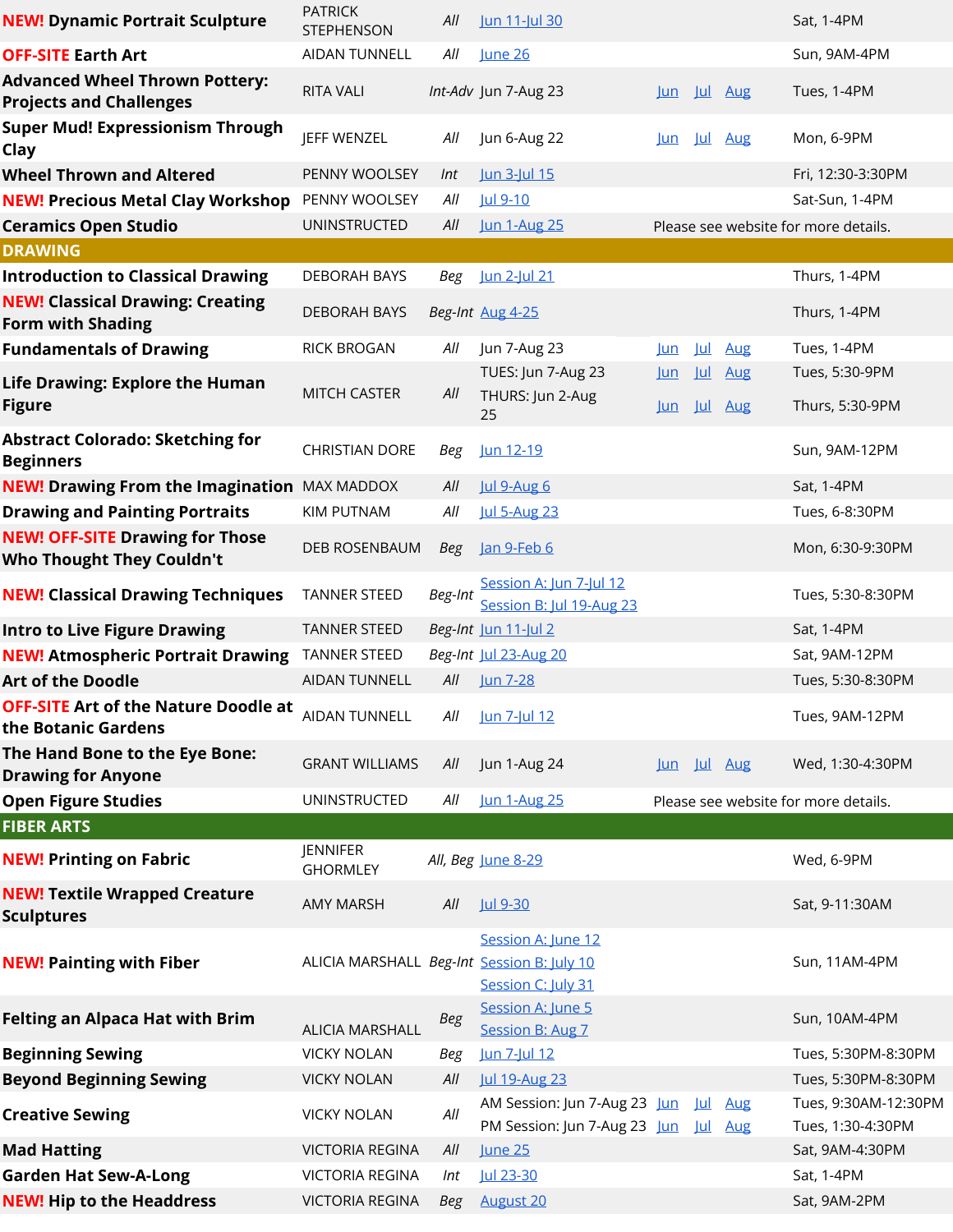| <b>NEW! Cyanotype Printing on Fabric</b>                                        | ASHLAE SHEPLER                             | Int             | <u>Jun 4-5</u>                                                            |                          |            |            | Sat-Sun, 9AM-3PM                      |
|---------------------------------------------------------------------------------|--------------------------------------------|-----------------|---------------------------------------------------------------------------|--------------------------|------------|------------|---------------------------------------|
| <b>NEW! Tapestry Weaving and Design</b><br>on a Frame Loom                      | <b>DAVID VAN</b><br><b>BUSKIRK</b>         |                 | Beg-Int Jun 18-26                                                         |                          |            |            | Sat-Sun, 9AM-4PM                      |
| <b>PAINTING</b>                                                                 |                                            |                 |                                                                           |                          |            |            |                                       |
| <b>OFF-SITE Painting Landscapes:</b><br><b>Outdoors</b>                         | LORENZO<br><b>CHAVEZ</b>                   | Beg-Int         | Monday: Jun 6-Aug 22<br>Tuesday: Jun 7-Aug 23                             | <u>Jun</u><br><u>Jun</u> | Jul<br>Jul | Aug<br>Aug | Mon, 9AM-12:30PM<br>Tues, 9AM-12:30PM |
| <b>NEW! Color for Painters</b>                                                  | <b>DENISE</b><br><b>DAMBRACKAS</b>         |                 | Beg-Int June 12-Jul 24                                                    |                          |            |            | Sun, 9AM-12PM                         |
| Studio Landscape with Oil and Pastel DOUG DAWSON                                |                                            | All             | Jun 1-Aug 3                                                               | <u>Jun</u>               | <u>Jul</u> |            | Wed, 9AM-12PM                         |
| <b>Molly's Class</b>                                                            | <b>DOUG DAWSON</b>                         | Int             | Jun 6-Aug 1                                                               | Jun Jul                  |            |            | Mon, 9AM-12PM                         |
| <b>Abstract Colorado: Landscape</b><br><b>Painting for Beginners</b>            | <b>CHRISTIAN DORE</b>                      | All             | Jul 10-17                                                                 |                          |            |            | Sun, 9AM-12PM                         |
| <b>Abstract Colorado: Landscape</b><br><b>Painting Continuation</b>             | CHRISTIAN DORE Int-Adv Aug 7-14            |                 |                                                                           |                          |            |            | Sun, 9AM-12PM                         |
| <b>Expand and Experiment with</b><br><b>Encaustic</b>                           | <b>VICTORIA</b><br><b>EUBANKS</b>          | Int             | Jun 25-26                                                                 |                          |            |            | Sat-Sun, 9AM-4PM                      |
| <b>NEW! Plein Air Watercolor</b><br><b>Landscapes</b>                           | <b>JOSHUA FALLIK</b>                       | Beg-Int         | Session A: Jun 1-Jul 6<br>Session B: Jul 13-Aug 17                        |                          |            |            | Wed, 4:30-7:30PM                      |
| <b>NEW! Paint Bodacious Blooms</b>                                              | <b>DIANNA FRITZLER</b>                     |                 | $Int$ - $Adv$ Jul 29-31                                                   |                          |            |            | Fri-Sun, 9AM-4PM                      |
| <b>Developing Your Own Style for All</b><br><b>Levels</b>                       | ROBERT GRATIOT                             | All             | <u>Jun 7-Jul 19</u>                                                       |                          |            |            | Tues, 8:30AM-12PM                     |
| <b>NEW! Painting the Figure: Fresh</b><br><b>Approaches</b>                     | ANDREA KEMP                                |                 | Int-Adv Jun 2-Jul 21                                                      |                          |            |            | Thurs, 5:30-9PM                       |
| <b>Learn to Loosen Up While Painting</b><br><b>With Oils - Weekend Workshop</b> | <b>KATE KENNEDY</b>                        | All             | Jun 11-12                                                                 |                          |            |            | Sat-Sun, 9AM-4PM                      |
| <b>Bold Floral Painting in Oil</b>                                              | <b>KATE KENNEDY</b>                        | All             | Jul 5-26                                                                  |                          |            |            | Tues, 1-4PM                           |
| <b>NEW! Painting with Fiber</b>                                                 | ALICIA MARSHALL Beg-Int Session B: July 10 |                 | Session A: June 12<br>Session C: July 31                                  |                          |            |            | Sun, 11AM-4PM                         |
| <b>NEW! Four Seasons, Four Paintings in PAM</b><br><b>Watercolor</b>            | <b>MCLAUGHLIN</b>                          | All             | Jun 6-27                                                                  |                          |            |            | Mon, 2-5PM                            |
| <b>NEW! Wet on Wet Watercolor</b>                                               | <b>PAM</b><br><b>MCLAUGHLIN</b>            | All             | <u>Jun 6-27</u>                                                           |                          |            |            | Mon, 6-8PM                            |
| <b>NEW! Painting Children in</b><br>Watercolor                                  | <b>PAM</b><br><b>MCLAUGHLIN</b>            | Int-Adv-<br>Pro | Jul 11-Aug 22                                                             |                          |            |            | Mon, 3-5PM                            |
| <b>NEW! Painting People in Watercolor</b>                                       | PAM<br><b>MCLAUGHLIN</b>                   | Int-Adv-<br>Pro | <b>Jul 11-Aug 22</b>                                                      |                          |            |            | Mon, 6-8PM                            |
| <b>NEW! OFF-SITE Foundations of Plein</b><br><b>Air Painting in Oil</b>         | <b>CRISTIAN MORA</b>                       |                 | Session A: Jun 2-23<br>Beg-Int Session B: Jul 7-28<br>Session C: Aug 4-25 |                          |            |            | Thurs, 8:30AM-12:<br>30PM             |
| <b>NEW! Alla Prima Foundations in Still</b><br><b>Life Painting</b>             | <b>CRISTIAN MORA</b>                       | Beg-Int         | Session A: Jun 6-Jul 18<br>Session B: Jul 25-Aug 22                       |                          |            |            | Mon, 6-9PM                            |
| <b>Exploring Paint Application</b>                                              | MIKAEL OLSON                               | All             | Session A: Jul 6-27<br>Session B: Aug 3-24                                |                          |            |            | Wed, 5:30-8:30PM                      |
| <b>Introduction to Painting in</b><br><b>Watercolor</b>                         | <b>DENNIS</b><br>PENDLETON                 | <b>Beg</b>      | Jun 6-Jul 25                                                              |                          |            |            | Mon, 5:30-8:30PM                      |
| <b>OFF-SITE Introduction to Painting in</b><br><b>Watercolor</b>                | <b>DENNIS</b><br>PENDLETON                 | Beg             | June 23-25                                                                |                          |            |            | Thurs-Sat, 9:30AM-4:<br>30PM          |
| <b>NEW! ONLINE Painting the Italian</b><br><b>Coastline in Watercolor</b>       | <b>DENNIS</b><br>PENDLETON                 | All             | <b>Jun 7-28</b>                                                           |                          |            |            | Tues, 1-3:30PM                        |
| <b>Drawing and Painting Portraits</b>                                           | KIM PUTNAM                                 | All             | <b>Jul 5-Aug 23</b>                                                       |                          |            |            | Tues, 6-8:30PM                        |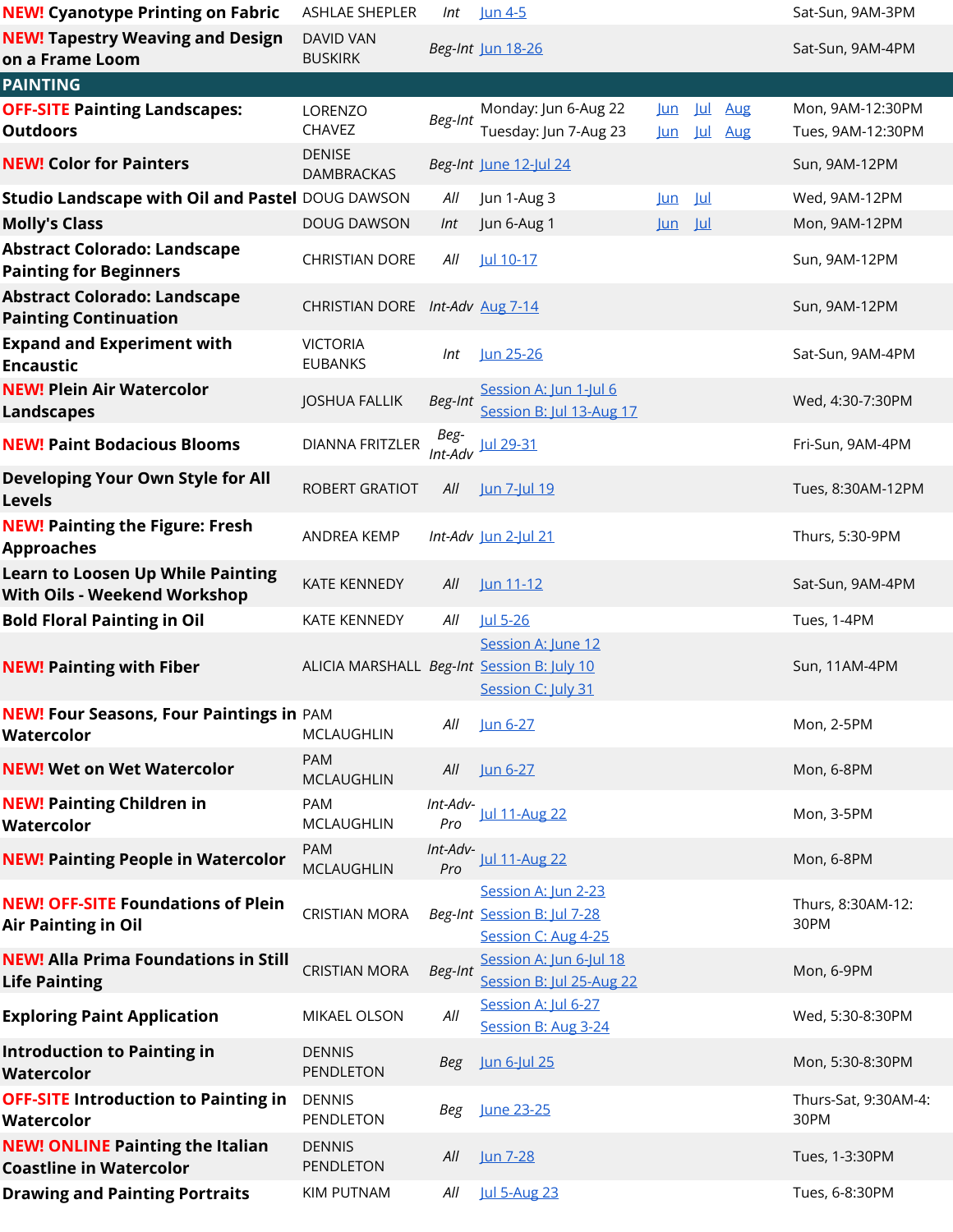| <b>NEW! Exploring Gouache Paints</b>                                                                  | <b>JUDITH SCOTT</b>                | All     | Jun 15-Jul 6                                                |            |             |            | Wed, 1-4PM                             |
|-------------------------------------------------------------------------------------------------------|------------------------------------|---------|-------------------------------------------------------------|------------|-------------|------------|----------------------------------------|
| <b>NEW! Painting in Pastels</b>                                                                       | <b>JUDITH SCOTT</b>                | All     | Jun 18-Jul 9                                                |            |             |            | Sat, 9:30AM-12:30PM                    |
| <b>Contemporary Oil Portraits for</b><br><b>Beginning and Intermediate Painters</b>                   | <b>JEN STARLING</b>                | Beg-Int | Session A: Jun 7-28<br>Session B: Jul 5-26                  |            |             |            | Tues, 5:30-8:30PM                      |
| <b>Beginning Oil Painting</b>                                                                         | <b>CLYDE</b><br>STEADMAN           | Beg     | Jun 9-Jul 28                                                |            |             |            | Thurs, 6-9PM                           |
| <b>NEW! Introduction to Expressive</b><br><b>Figure Painting</b>                                      | <b>CLYDE</b><br>STEADMAN           | Beg     | Jun 14-Aug 2                                                |            |             |            | Tues, 6-9PM                            |
| <b>NEW! Floral Painting</b>                                                                           | <b>TANNER STEED</b>                |         | Beg-Int Jun 10-Jul 1                                        |            |             |            | Fri, 9AM-12PM                          |
| <b>NEW! Long Pose Figure Painting</b>                                                                 | <b>TANNER STEED</b>                | Int     | <b>Jul 9-Aug 20</b>                                         |            |             |            | Sat, 1-4PM                             |
| <b>Abstract and Figurative</b><br><b>Expressionism: Language of Form,</b><br><b>Voice of Material</b> | JEFF WENZEL                        | Pro     | Int-Adv- Session A: Jun 1-Jul 6<br>Session B: Jul 20-Aug 24 |            |             |            | Wed, 6-9PM                             |
| <b>NEW! Memory and Nostalgia: Collage</b><br>and Mixed-Media Painting                                 | <b>ROBIN WHATLEY</b>               | All     | <b>Jul 23-Aug 13</b>                                        |            |             |            | Sat, 1-4PM                             |
| <b>Open Figure Studies</b>                                                                            | UNINSTRUCTED                       | All     | <b>Jun 1-Aug 25</b>                                         |            |             |            | Please see website for more details.   |
| <b>PRINTMAKING</b>                                                                                    |                                    |         |                                                             |            |             |            |                                        |
| <b>NEW! Printing on Fabric</b>                                                                        | <b>JENNIFER</b><br><b>GHORMLEY</b> |         | All, Beg June 8-29                                          |            |             |            | Wed, 6-9PM                             |
| <b>Monotype Blast: One Day to Learn</b><br>the Basics                                                 | <b>JOE HIGGINS</b>                 |         | Beg-Int August 20                                           |            |             |            | Sat, 9AM-4PM                           |
| <b>NEW! Color Woodcut: Multi-block</b>                                                                | MICHAEL KEYES                      | All     | Jun 27-Jul 25                                               |            |             |            | Mon, 5:30-8:30PM                       |
| <b>Solar Plate Printmaking</b>                                                                        | <b>MARK LUNNING</b>                | All     | Jul 15-Aug 19                                               |            | Jul         | Aug        | Fri, 9AM-4PM                           |
| <b>Modern Intaglio: Non-Toxic Copper</b><br><b>Etching</b>                                            | <b>GRANT WILLIAMS</b>              | All     | Jun 1-Aug 24                                                | Jun        |             | <b>Aug</b> | Wed, 5:30-8:30PM                       |
| <b>Adventures in Intaglio</b>                                                                         | <b>GRANT WILLIAMS</b>              | All     | Jun 2-Aug 25                                                | <u>Jun</u> | <u> Jul</u> | <b>Aug</b> | Thurs, 5:30-8:30PM                     |
| <b>Printmaking Open Studio</b>                                                                        | UNINSTRUCTED                       | All     | <b>Jun 1-Aug 25</b>                                         |            |             |            | Mon-Thurs: 9AM-5PM<br>Fri-Sun: 9AM-4PM |
| <b>JEWELRY</b>                                                                                        |                                    |         |                                                             |            |             |            |                                        |
| <b>Fold Form Earrings</b>                                                                             | <b>LIZ COVERT</b>                  | All     | Jun 16-23                                                   |            |             |            | Thurs, 5:30-8:30PM                     |
| <b>NEW! Chunky Cuff</b>                                                                               | LIZ COVERT                         | All     | Jul 7-21                                                    |            |             |            | Thurs, 5:30-8:30PM                     |
| <b>Bang Out Bangles</b>                                                                               | KIM HARRELL                        | All     | June 12                                                     |            |             |            | Sun, 9AM-4PM                           |
| <b>Linear-Shaped Silver Earrings</b>                                                                  | <b>KIM HARRELL</b>                 | All     | <b>June 28</b>                                              |            |             |            | Tues, 9AM-4PM                          |
| <b>How to Make a Simple Silver Ring</b>                                                               | KIM HARRELL                        |         | Beg-Int Aug 7-14                                            |            |             |            | Sun, 9AM-4PM                           |
| <b>NEW! Precious Metal Clay Workshop</b><br><b>PHOTOGRAPHY</b>                                        | PENNY WOOLSEY                      | All     | Jul 9-10                                                    |            |             |            | Sat-Sun, 1-4PM                         |
| <b>NEW! Cyanotype Printing on Fabric</b>                                                              | ASHLAE SHEPLER                     | Int     | <u>Jun 4-5</u>                                              |            |             |            | Sat-Sun, 9AM-3PM                       |
| <b>NEW! Travel Photobook Workshop</b><br>with the Museum of Food and<br><b>Culture</b>                | <b>ASHLAE SHEPLER</b>              | All     | July 9                                                      |            |             |            | Sat, 1-4PM                             |
| <b>NEW! Click to Print: Intro to Digital</b><br>Photography                                           | ASHLAE SHEPLER                     | Beg     | Aug 2-23                                                    |            |             |            | Tues, 5:30-8:30PM                      |
| <b>NEW! Natural Light Portrait</b><br>Photography                                                     | ASHLAE SHEPLER Beg-Int Aug 3-24    |         |                                                             |            |             |            | Wed, 5:30-8:30PM                       |
| <b>NEW! Basics of Digital Photography</b>                                                             | DANIEL THORNE                      |         | Beg Jun 3-Jul 8                                             |            |             |            | Fri, 1-4PM                             |
| <b>SPECIALTY WORKSHOPS</b>                                                                            |                                    |         |                                                             |            |             |            |                                        |
| <b>Expand and Experiment with</b><br><b>Encaustic</b>                                                 | <b>VICTORIA</b><br><b>EUBANKS</b>  | Int     | Jun 25-26                                                   |            |             |            | Sat-Sun, 9AM-4PM                       |
| <b>NEW! ONLINE Organic Marketing for</b><br><b>Artists</b>                                            | ROSE FREDRICK                      | All     | Jun 16-29                                                   |            |             |            | Wed-Thurs, 5:30-7:<br>30PM             |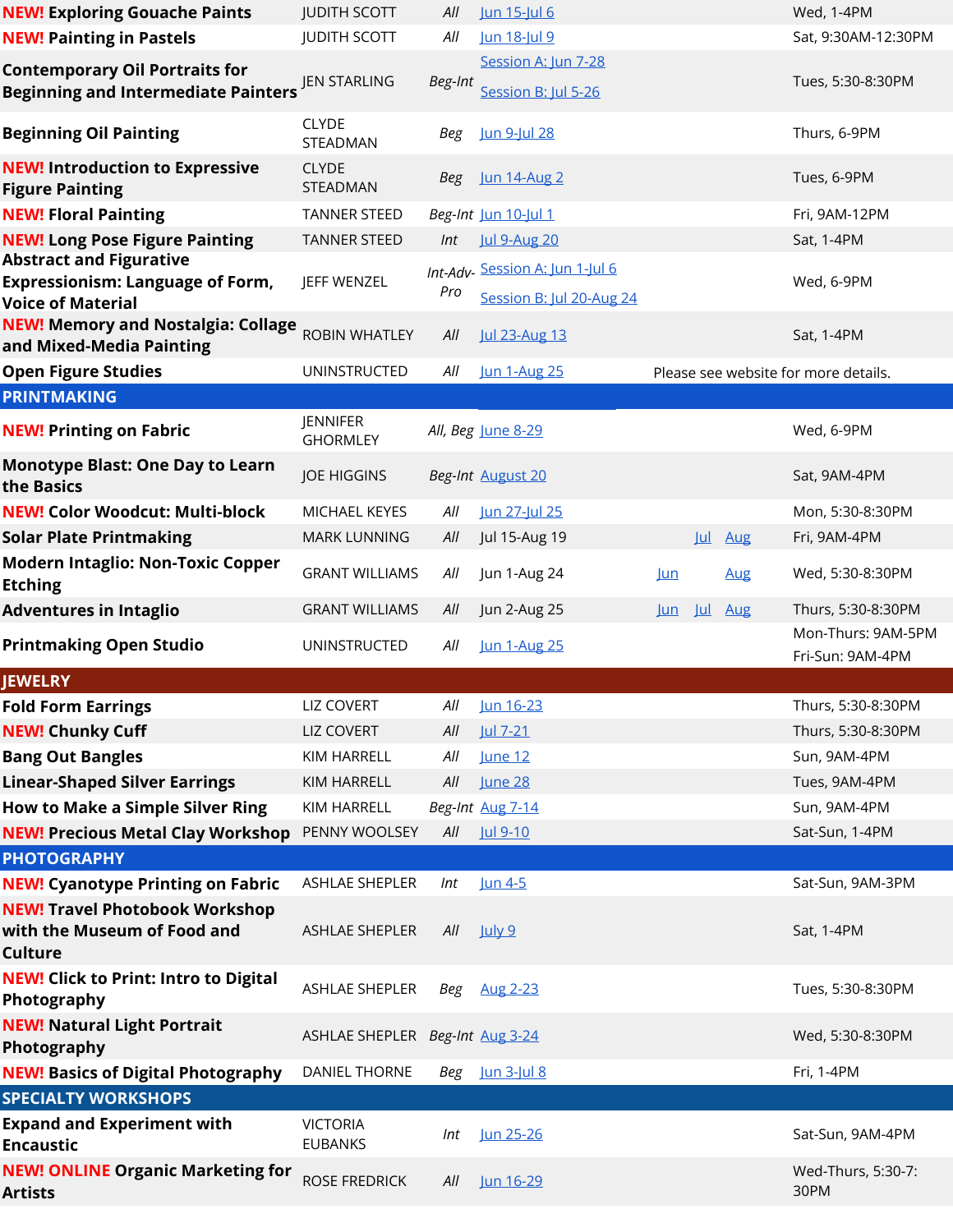| <b>NEW! ONLINE Artist Statements,</b><br><b>Bios, About Page</b>                                                                      | <b>ROSE FREDRICK</b>                       | All  | <u>Jul 6-27</u>                          |             | Wed, 5:30-7:30PM    |
|---------------------------------------------------------------------------------------------------------------------------------------|--------------------------------------------|------|------------------------------------------|-------------|---------------------|
| <b>NEW! ONLINE DIY Marketing</b>                                                                                                      | <b>ROSE FREDRICK</b>                       | All  | <b>Aug 3-24</b>                          |             | Wed, 5:30-7:30PM    |
| <b>NEW! Flower Preservation (Pressing)</b><br>and Creating Flower Art                                                                 | <b>KEITH KRALIK</b>                        | Beg  | <b>July 16</b>                           |             | Sat, 9AM-12PM       |
| <b>NEW! 3D Modeling for 3D Printing</b>                                                                                               | <b>JUDY GARDNER</b>                        | All  | Jun 6-Jul 18                             |             | Mon, 5:30-8:30PM    |
| <b>Gateway Collage</b>                                                                                                                | MAX MADDOX                                 | All  | Jul 7-Aug 4                              |             | Thurs, 5:30-8:30PM  |
| <b>NEW! Textile Wrapped Creature</b><br><b>Sculptures</b>                                                                             | <b>AMY MARSH</b>                           | All  | Jul 9-30                                 |             | Sat, 9-11:30AM      |
| <b>Felting an Alpaca Hat with Brim</b>                                                                                                | ALICIA MARSHALL                            | Beg  | Session A: June 5<br>Session B: Aug 7    |             | Sun, 10AM-4PM       |
| <b>NEW! Painting with Fiber</b>                                                                                                       | ALICIA MARSHALL Beg-Int Session B: July 10 |      | Session A: June 12<br>Session C: July 31 |             | Sun, 11AM-4PM       |
| <b>NEW! Hip to the Headdress</b>                                                                                                      | <b>VICTORIA REGINA</b>                     | Beg  | <b>August 20</b>                         |             | Sat, 9AM-2PM        |
| <b>OFF-SITE Narrative Collage</b><br>Workshop                                                                                         | <b>DEB ROSENBAUM</b>                       | Beg  | <u>Jul 16-23</u>                         |             | Sat, 10AM-4PM       |
| <b>Narrative Collage Workshop</b>                                                                                                     | DEB ROSENBAUM                              | Beg  | Jul 17-24                                |             | Sat, 10AM-4PM       |
| <b>NEW! Exploring Gouache Paints</b>                                                                                                  | <b>JUDITH SCOTT</b>                        | All  | Jun 15-Jul 6                             |             | Wed, 1-4PM          |
| <b>NEW! Painting in Pastels</b>                                                                                                       | <b>JUDITH SCOTT</b>                        | All  | Jun 18-Jul 9                             |             | Sat, 9:30AM-12:30PM |
| <b>NEW! Cyanotype Printing on Fabric</b>                                                                                              | <b>ASHLAE SHEPLER</b>                      | Int  | <u>Jun 4-5</u>                           |             | Sat-Sun, 9AM-3PM    |
| <b>NEW! Travel Photobook Workshop</b><br>with the Museum of Food and<br>Culture                                                       | ASHLAE SHEPLER                             | All  | <u>July 9</u>                            |             | Sat, 1-4PM          |
| <b>NEW! Professional Art Handling</b>                                                                                                 | <b>DANIEL THORNE</b>                       | All  | <b>Jul 16-Aug 20</b>                     |             | Sat, 1-4PM          |
| <b>OFF-SITE Earth Art</b>                                                                                                             | AIDAN TUNNELL                              | All  | June 26                                  |             | Sun, 9AM-4PM        |
|                                                                                                                                       |                                            |      |                                          |             |                     |
| <b>NEW! Discovering Color and</b><br><b>Composition with Collage</b>                                                                  | ROBIN WHATLEY                              | All  | Jun 18-Jul 16                            |             | Sat, 1-4PM          |
| <b>NEW! Precious Metal Clay Workshop</b>                                                                                              | PENNY WOOLSEY                              | All  | Jul 9-10                                 |             | Sat-Sun, 1-4PM      |
| <b>YOUTH AND TEEN</b>                                                                                                                 |                                            |      |                                          |             |                     |
| <b>NEW! Teen Studio   Intro to Hand-</b><br>building: Creating the Bridge<br><b>Between Imagination, Form, and</b><br><b>Function</b> | SHEILA MUNGAI                              | All  | Jun 3-Aug 19                             | Jun Jul Aug | Fri, 4:30-7:30PM    |
| NEW! OFF-SITE Ages 14-17   It's All In<br><b>The Sauce</b>                                                                            | MAGDALENA<br><b>O'TOOLE</b>                | All  | <b>July 19</b>                           |             | Tues, 3-5PM         |
| NEW! OFF-SITE Ages 14-17   Let's Do<br><b>Brunch</b>                                                                                  | MAGDALENA<br><b>O'TOOLE</b>                | All  | <b>July 20</b>                           |             | Wed, 3-5PM          |
| NEW! OFF-SITE Ages 14-17   Thai Food<br><b>Fanatics</b>                                                                               | MAGDALENA<br><b>O'TOOLE</b>                | All  | <b>July 21</b>                           |             | Thurs, 3-5PM        |
| NEW! OFF-SITE Ages 14-17   Chicken<br><b>Obsessed</b>                                                                                 | MAGDALENA<br><b>O'TOOLE</b>                | All  | <b>July 26</b>                           |             | Tues, 3-5PM         |
| NEW! OFF-SITE Ages 14-17   Plant-<br><b>Based Feasting</b>                                                                            | MAGDALENA<br><b>O'TOOLE</b>                | All  | <b>July 27</b>                           |             | Wed, 3-5PM          |
| NEW! OFF-SITE Ages 14-17   For The<br><b>Love of Dumplings</b>                                                                        | MAGDALENA<br><b>O'TOOLE</b>                | All  | <b>July 28</b>                           |             | Thurs, 3-5PM        |
|                                                                                                                                       | <b>JACKIE SCOTT</b>                        | Beg- | $Int$ - $Adv$ Jun 5-Jul 3                |             | Sun, 1-4PM          |
| Ages 7-12   Sew Together<br>(Parent/Child Team Sewing)<br>NEW! Teen Studio   Cut, Rip, Draw,<br><b>Paste and Sew: Zines for Teens</b> | ASHLAE SHEPLER                             | All  | June 10                                  |             | Fri, 5:30-8:30PM    |